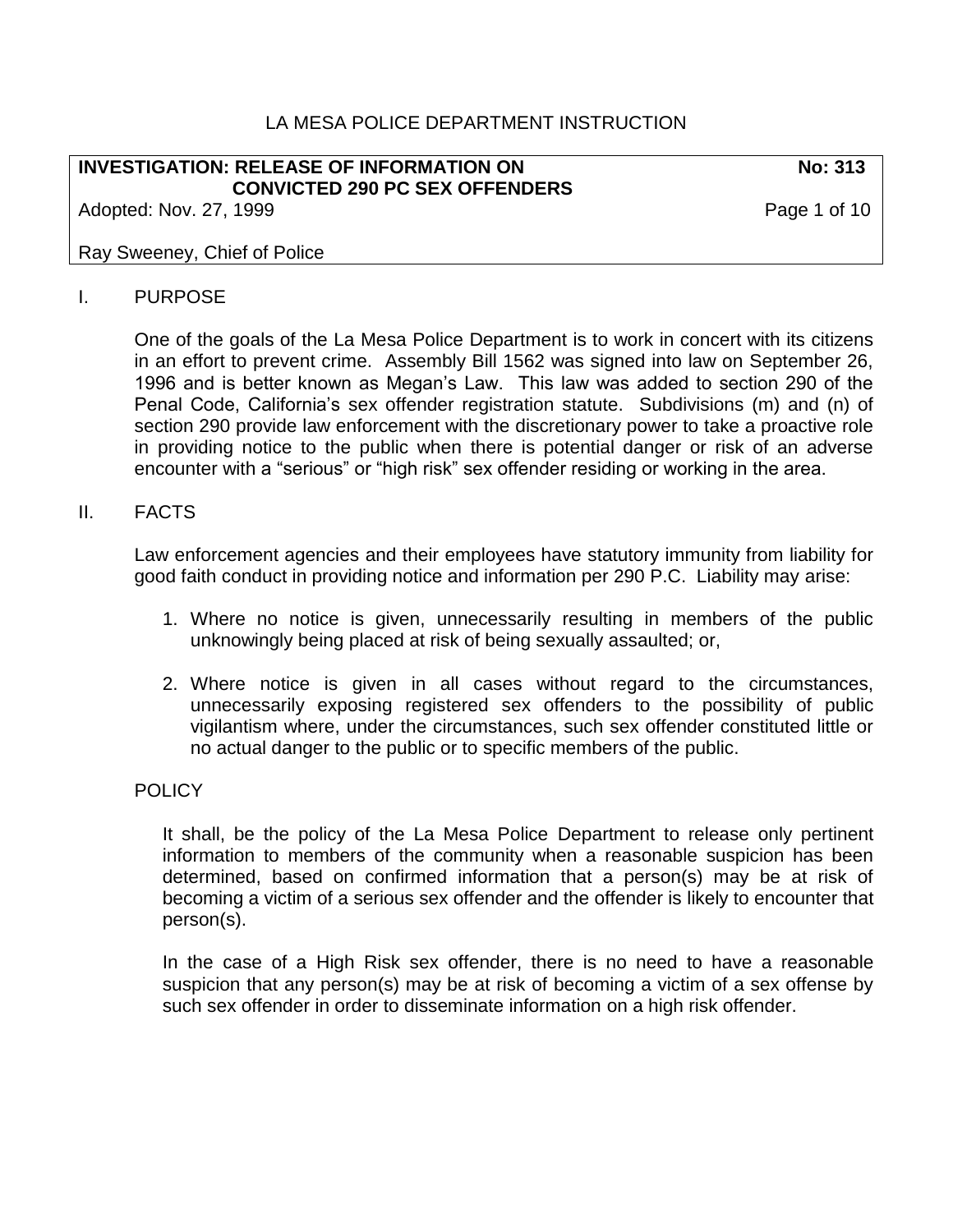It shall be the policy of the La Mesa Police Department to issue a press release and a Megan's Law poster on all sex offenders designated by D.O.J. as high risk offenders and who reside within the City of La Mesa. Further, it shall be the policy to issue a press release and a Megan's Law poster on any high risk sex offenders known to be employed within the City of La Mesa. Any such release of information is subject to the written authorization of the Chief of Police. Under no circumstances will this agency publish a disclosure of information on a registered sex offender who resides outside our jurisdiction without the permission and cooperation of the agency of jurisdiction.

#### III. DEFINITIONS

#### A. Categories of Registered Sex Offenders

The Department of Justice has categorized sex offenders as either serious, high risk, or "other" offenders. Megan's Law permits releases only on serious, and high risk offenders. This status may be obtained from the Department's CD-ROM, CLETS Violent Crime Information Network/Supervised Release File, or by contacting the D.O.J. directly at (916) 227-3288.

A Serious Sex Offender is an offender convicted of a felony sex offense (excluding those listed in the "other" category) or of misdemeanor child molestation (PC 290.4(a)(1).

A High Risk Sex Offender is a serious sex offender who has been identified by D.O.J. as having a greater risk of re-offending and who may pose a greater danger to the public.

"Other" Registered Sex Offenders are misdemeanants (except misdemeanor child molestation per Penal Code sections 647.6 and 288(c)) and those felons convicted of repeated indecent exposure, pornography and related offenses, and spousal rape. Information on sex offenders classified as "Other" may not be released to the public.

B. Definitions Relating to Disclosure Criteria on Serious Sex Offenders in Exigent Circumstances - (290(m) PC)

"Reasonably suspect" - A suspicion based on information provided by law enforcement or a member of the public that a child or other person may be at risk of becoming the victim of a sex offense by a serious sex offender.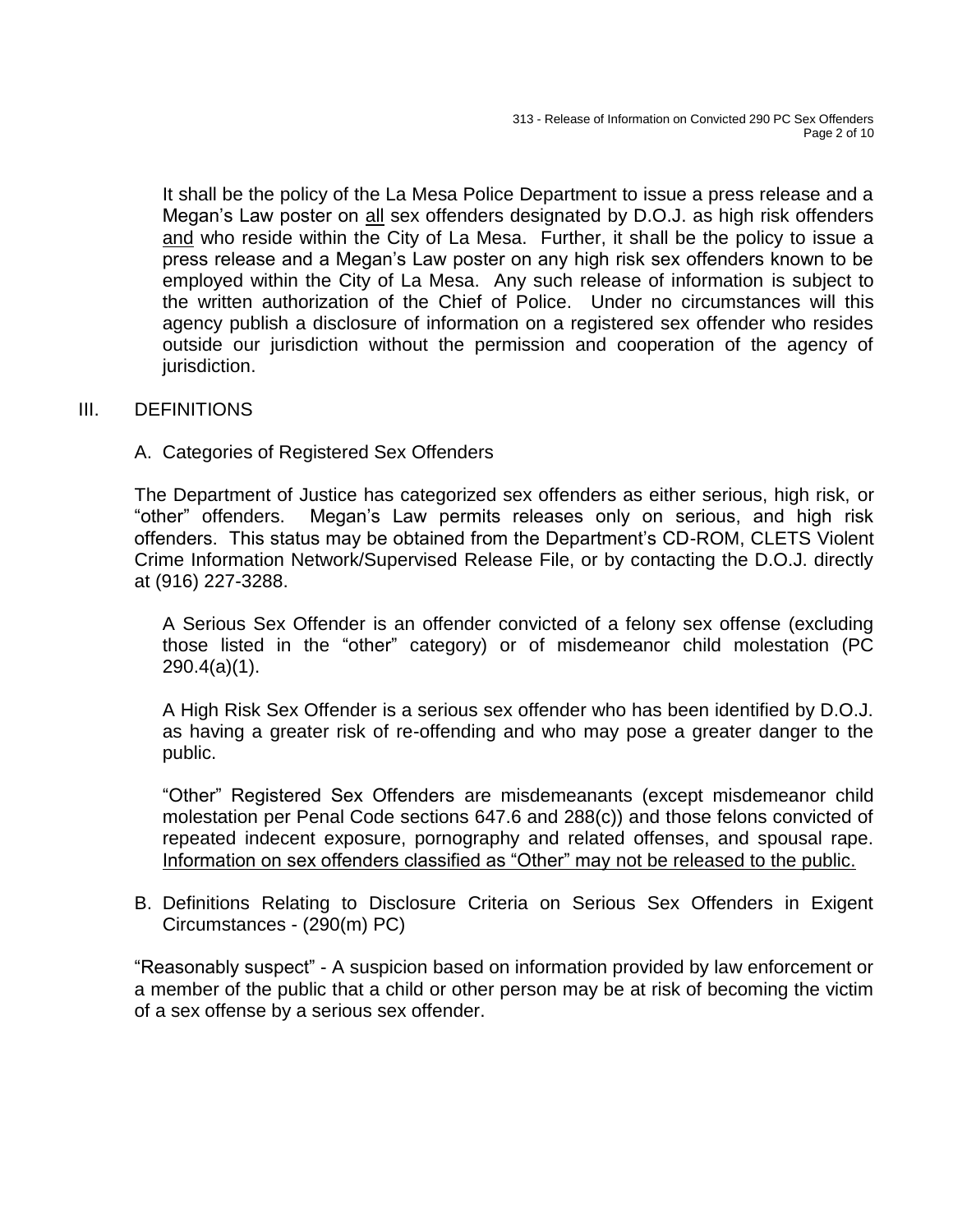"Likely to encounter" - The entity or individual is in a location close to where the offender lives or is employed, or the offender visits, or is likely to visit on a regular basis, and contact with the offender is reasonably probable. 290(m)(6) P.C. "at risk" means a person is or may be exposed to a risk of becoming a victim of a sex offense committed by the offender.

"Exigent Circumstances" - Circumstances which reasonably indicate to a peace officer, drawing upon the facts and/or the officers training and experience, that a person is in imminent danger of becoming a victim of a sex offender if not immediately given notice of the presence of, or expected contact with, the sex offender, and that delaying notice pending supervisor approval will unnecessarily put the potential victim(s) at risk.

#### IV. Procedure

Investigations Unit - The Investigations Unit shall be responsible for the proactive release of information to the public on persons in the categories that allow for such release (high risk & serious offenders) in situations other than exigent circumstances. The Investigations Unit shall provide a Megan's Law Report of Public Disclosure Form, along with the Megan's Law poster and/or Press Release to the Chief of Police for approval. Prior to any such release, the offender's registration status must be confirmed, and his/her place of residence verified.

Patrol Unit - The release of information in exigent circumstances may be done by any officer with good cause. Prior to any such release, the offender's registration status must be confirmed, and his/her place of residence verified, if said address is to be provided. Circumstances permitting, the officer shall receive the approval of the Watch Commander prior to the release of such information. This information may only be released to those persons that may be at immediate risk. After such a release of information, the officer shall complete a Field Interview Report and a Megan's Law Report of Public Disclosure Form which will capture the name(s) of person(s) / group / area to whom information was released and the reason for such release. These forms are available in the report room. Copies of these two documents are to be forwarded to the Investigations Unit for filing purposes. The officer is also to request Dispatch send a contact message through the Supervised Release File to inform the agency of record of the circumstances of the contact.

Information Verification. The confirmation of an offender's 290 PC status, classification (serious, high risk, "other"), date of offense, and specific violations are critical in making a determination to proactively disclose in exigent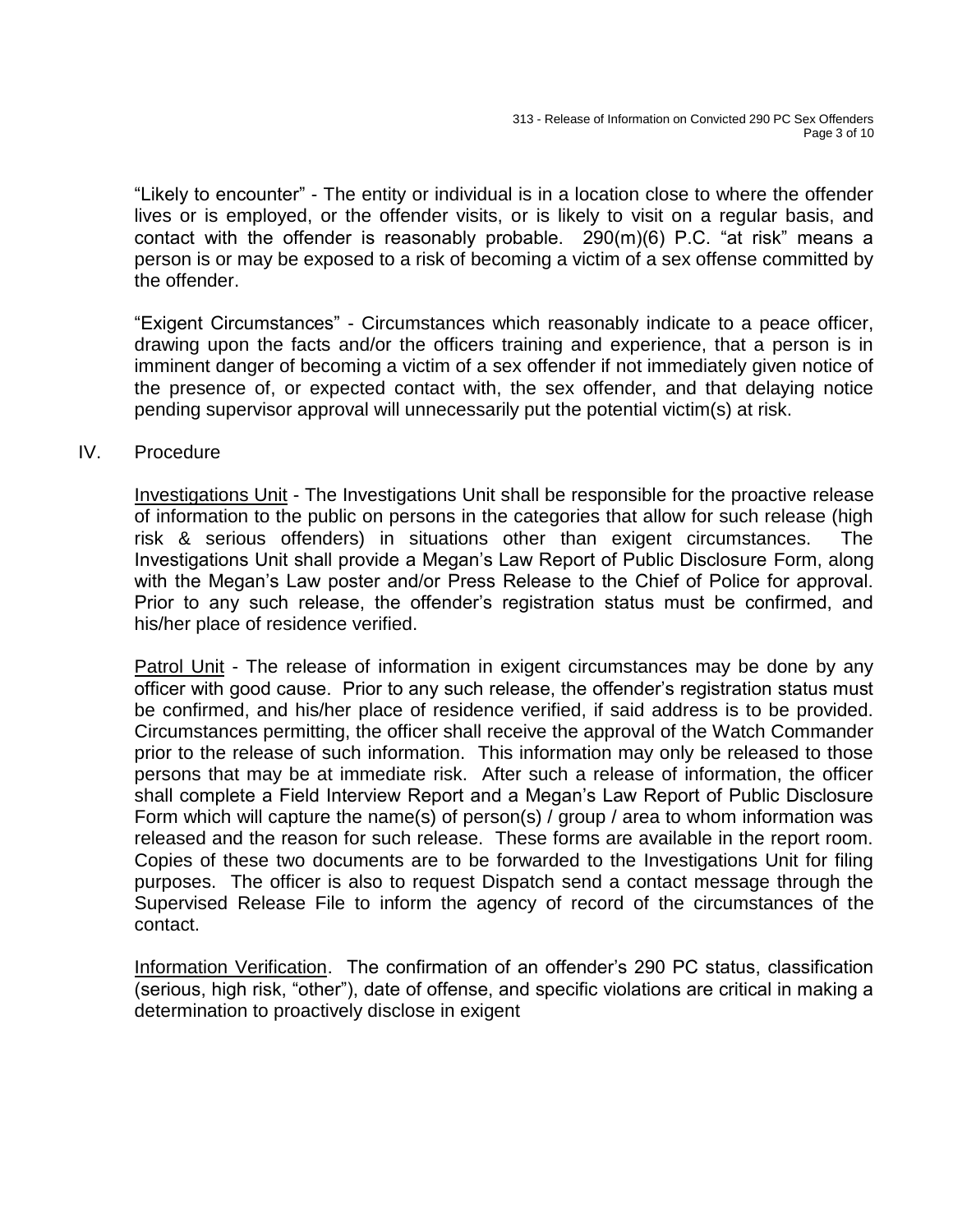circumstances. Generally, an officer will become aware of a person's 290 PC status while running a records check in CLETS (Query Wants and Warrants, QW). Complete registration status may be obtained through the Violent Crimes Information Network (VCIN). (Procedure: First, query QVCN using the offender's name ONLY. Second, obtain the file control number, FCN #, which is located on the last line of the record. And, third, query QVCN again using ONLY the offender's FCN#.

Anyone releasing information on an offender must make the following statement: "This information is to allow members of the public to protect themselves and their children from registered sex offenders." If deemed necessary, any of the following information may be released to the public by an officer in emergency situations:

- 1. The offender's full name and known aliases
- 2. The offender's gender.
- 3. The offender's race.
- 4. The offender's physical description.
- 5. The offender's photograph.
- 6. The offender's date of birth.
- 7. The crimes committed that resulted in 290 PC registration.
- 8. The offender's address. (Prior to disclosure, an officer must be sent to the offender's residence or business address to verify the offender does actually live or work there.)
- 9. The description and license numbers of the offender's vehicle(s).
- 10. The type of victim(s) targeted by the offender.
- 11. Relevant parole or probation conditions, i.e. prohibiting contact with children.
- 12. The dates of crimes resulting in classification under 290(a) PC.
- 13. The date of the offender's release from confinement.

Absent exigent circumstances, the residence address, business address, and vehicle license number of a Serious or High Risk Sex Offender shall not be released.

The release of any offender information, including the means and dates of dissemination, shall be documented on the Megan's Law Record of Public Disclosure form and filed with the Megan's Law Administrator, i.e., the Investigations Unit Police Assistant. This information shall be maintained for a minimum period of five years.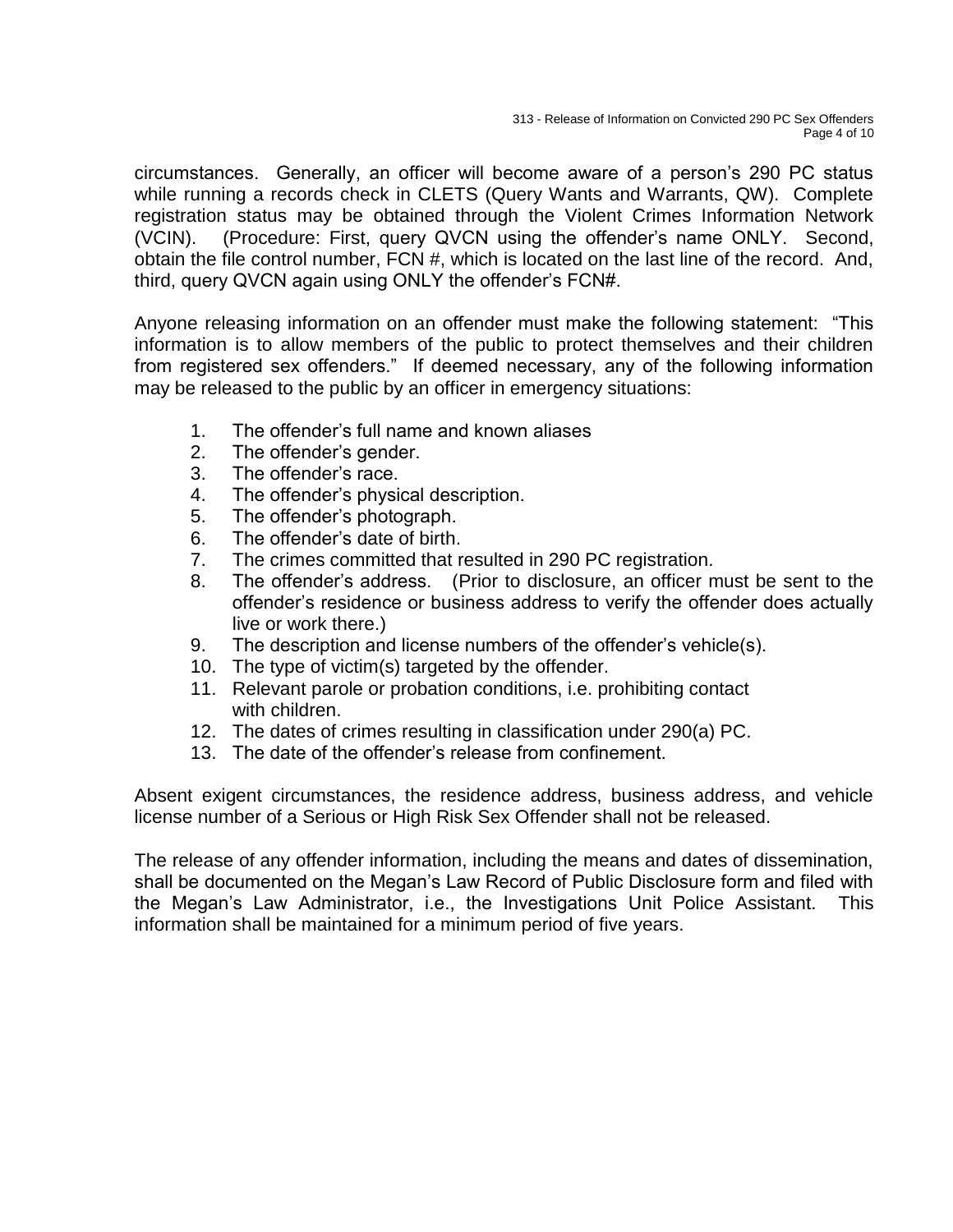### V. PUBLIC VIEWING OF MEGAN'S LAW CD-ROM AND SEX OFFENDER IDENTIFICATION LINE TELEPHONE DISCLOSURE

CD-ROM. The La Mesa Police Department has the capability of providing this service to members of the community. All inquiries should be directed to the Investigations Unit Police Assistant, (619) 667-1434, who will arrange an appointment for viewing of the CD-ROM. San Diego County's mandated providers for public viewing are the San Diego Police Department, at (619) 531-2325 option #5, and the San Diego Sheriff's Department, at (619) 974-2020.

To view the CD-ROM, the individual must:

- $\Box$  be 18 years of age or older;
- $\Box$  provide a California driver's license or identification card;
- $\Box$  sign a statement that they are not a registered sex offender; that they understand the purpose of the release of information is for the public to protect themselves and their children from sex offenders; and that they understand that it is illegal to use the information to harass, discriminate or commit a crime against any registrant;
- $\Box$  state a distinct purpose for viewing the CD-ROM.

Sex Offender Identification Line. Persons may also contact the Department of Justice at 1-900-463-0400, the Sex Offender Identification Line. The Sex Offender Identification Line is a telephone service for use by the public and organizations to identify Serious and High Risk Sex Offenders. The cost for calling the 900 number is a flat rate fee of \$10.00 for information on up to two individuals.

To use the 900 Line, an individual must be at least 18 years of age and must know the following information about the person they are checking:

- $\Box$ name of the person, AND one of the following:
- $\Box$ an exact address, or
- $\Box$ exact date of birth, or
- California driver's license, identification number or social security number.  $\Box$

### VI. OUTSIDE AGENCY NOTIFICATION

The Investigations Unit shall, when under the circumstances it is feasible, practical and necessary, notify outside agencies of the presence and/or activities of a "serious" or "high risk" sex offender when: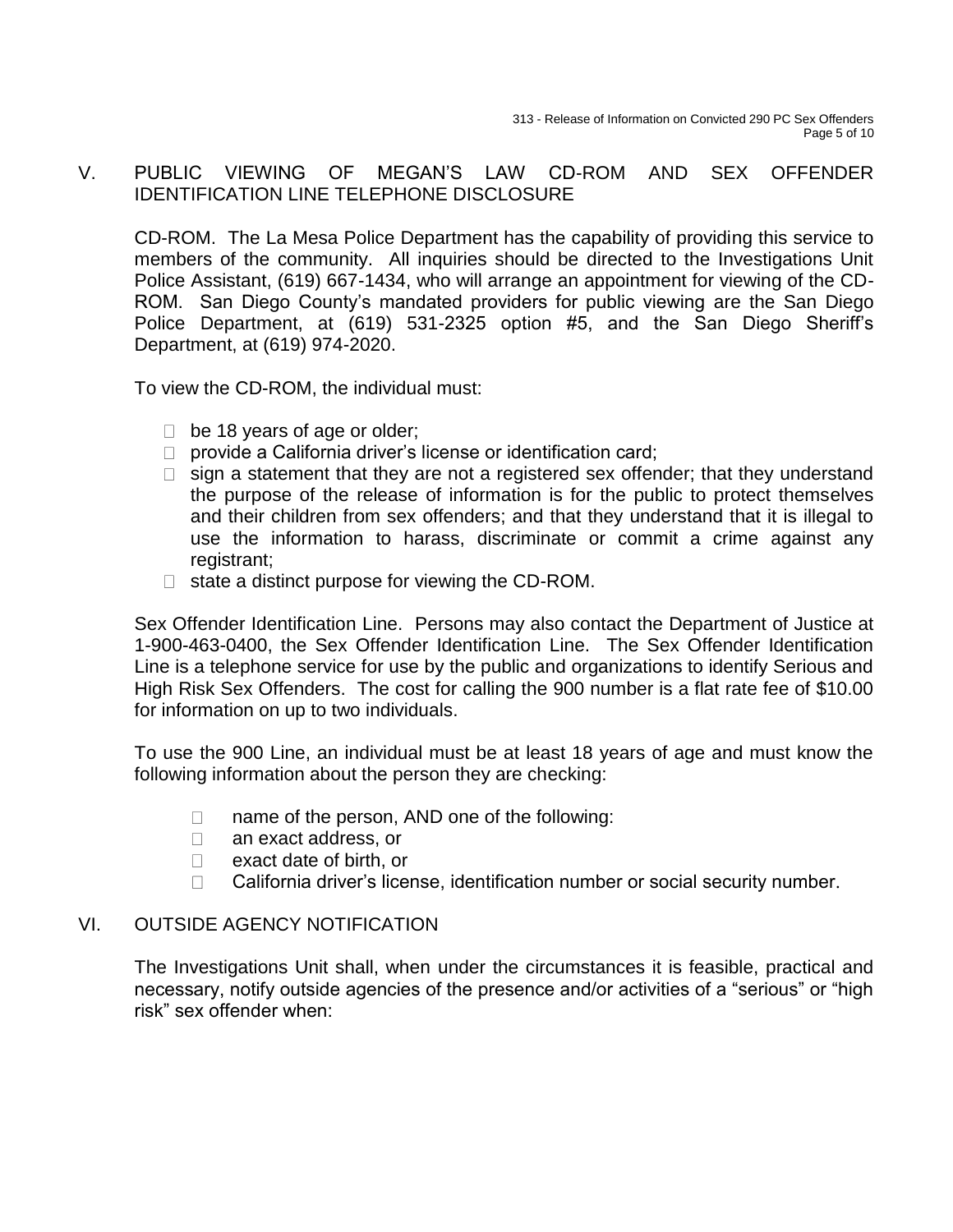- A. Information comes to the attention of the Investigations Unit regarding any possible violation or misconduct by a registrant within the jurisdiction of another agency.
- B. When proactive disclosure is made by the La Mesa Police Department and this disclosure could appropriately extend into other jurisdictions due to the registrant's place of residence, place of employment, area(s) frequented, etc.

(Under no circumstances will this agency publish a disclosure of information on a registered sex offender who resides outside our jurisdiction without the permission and cooperation of the agency of jurisdiction.)

## ADDITIONAL ATTACHMENTS ON FOLLOWING PAGES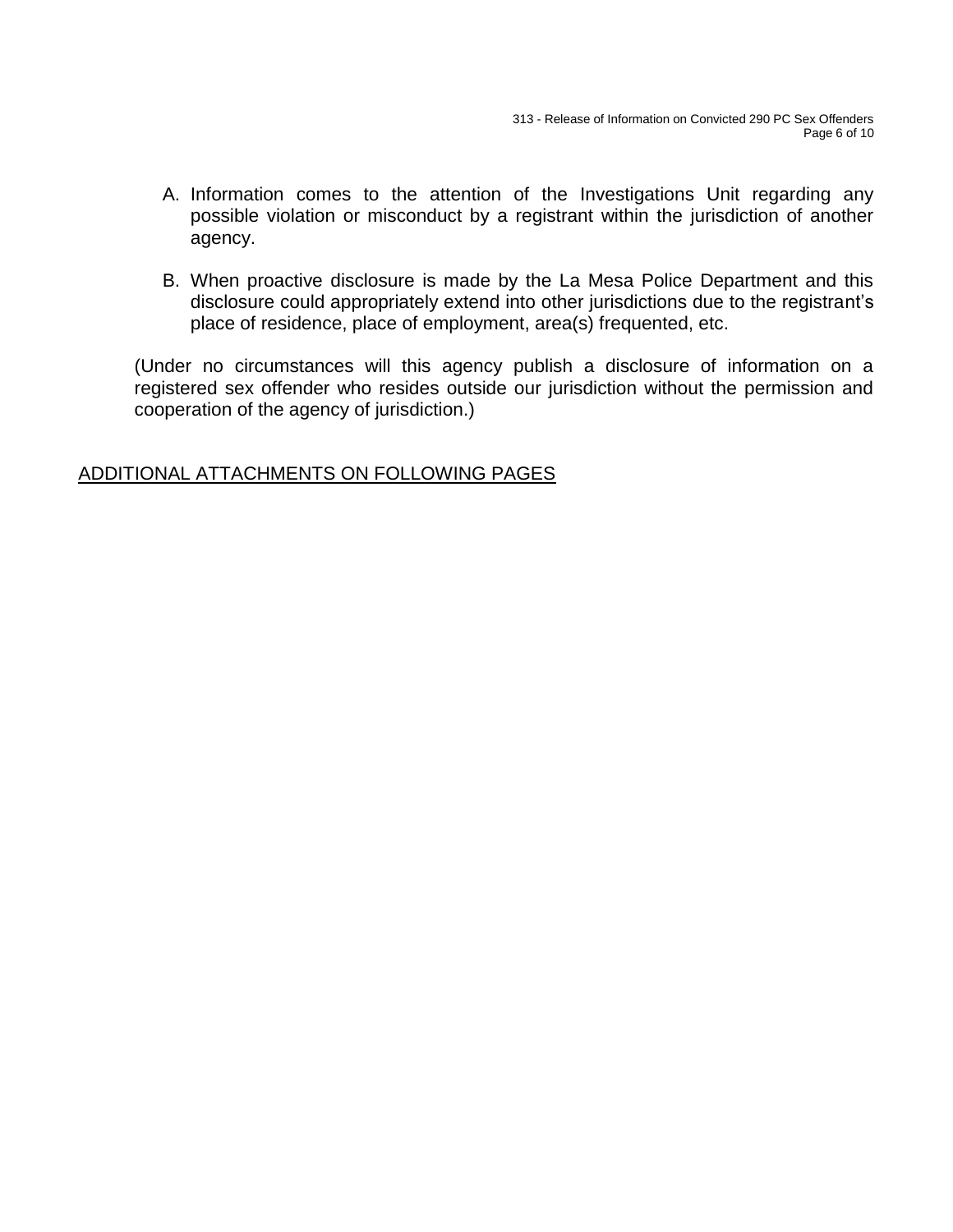313 - Release of Information on Convicted 290 PC Sex Offenders Page 7 of 10

### La Mesa Police Department Megan's Law Record of Public Disclosure

CASE OR INCIDENT NUMBER \_\_\_\_\_\_\_\_\_\_\_\_\_\_\_\_\_\_\_\_\_\_OFFICER \_

# SEX REGISTRATION INFORMATION DISCLOSED REGARDING, (Registrant's name):

| Name:                            |                                  |                       | DOB:                  |  |  |
|----------------------------------|----------------------------------|-----------------------|-----------------------|--|--|
| Last<br>Address:                 | First                            | Middle                |                       |  |  |
|                                  | Number and Street name           | City                  | State Zip Code        |  |  |
| Telephone #:                     | Vehicle Description & License #: |                       |                       |  |  |
| Area Code                        | Number                           |                       |                       |  |  |
| <b>DOJ Classification:</b>       | Serious $\Box$                   | High Risk $\Box$      |                       |  |  |
| How Address Verified:            |                                  | Date of Verification: |                       |  |  |
| How DOJ Classification Verified: |                                  |                       | Date of Verification: |  |  |

## Individual(s) / Group / Area to whom information disclosed:

| Last                                                                                                                                                                                                                           | First                   |     | Middle |                                   |
|--------------------------------------------------------------------------------------------------------------------------------------------------------------------------------------------------------------------------------|-------------------------|-----|--------|-----------------------------------|
| Address: <u>Number and Street</u>                                                                                                                                                                                              |                         |     |        |                                   |
|                                                                                                                                                                                                                                | City                    |     |        | <b>Example 25 State</b> 2ip Code  |
|                                                                                                                                                                                                                                |                         |     |        | Date of Birth: __________________ |
|                                                                                                                                                                                                                                |                         |     |        |                                   |
| (LIST ADDITIONAL NAMES / INFORMATION, ON BACK OF FORM)                                                                                                                                                                         |                         |     |        |                                   |
| THE PURPOSE OF THE RELEASE OF THE FOLLOWING INFORMATION IS TO ALLOW MEMBERS OF THE                                                                                                                                             |                         |     |        |                                   |
| PUBLIC TO PROTECT THEMSELVES AND THEIR CHILDREN FROM SEX OFFENDERS.                                                                                                                                                            |                         |     |        |                                   |
| A MEMBER OF THE PUBLIC MAY NOT USE INFORMATION OBTAINED BY ANY MEANS IN ACCORDANCE                                                                                                                                             |                         |     |        |                                   |
| WITH MEGAN'S LAW TO COMMIT ANY CRIME. CRIMINAL MISUSE OF THE INFORMATION SUBJECTS THE                                                                                                                                          |                         |     |        |                                   |
| PERSON WHO MISUSES IT TO A SENTENCE ENHANCEMENT IN ADDITION TO THE PUNISHMENT                                                                                                                                                  |                         |     |        |                                   |
|                                                                                                                                                                                                                                | MANDATED FOR THE CRIME. |     |        |                                   |
|                                                                                                                                                                                                                                |                         |     |        |                                   |
|                                                                                                                                                                                                                                |                         |     |        |                                   |
| Method of disclosure:  WERBAL  WRITTEN POSTER OTHER                                                                                                                                                                            |                         |     |        |                                   |
|                                                                                                                                                                                                                                |                         |     |        |                                   |
| I acknowledge disclosure of the following information:                                                                                                                                                                         |                         |     |        |                                   |
|                                                                                                                                                                                                                                | Officer's Signature     | ID# |        | Date                              |
| Reviewed by Lt: New York Changes and Changes and Changes and Changes and Changes and Changes and Changes and Changes and Changes and Changes and Changes and Changes and Changes and Changes and Changes and Changes and Chang | Date:                   |     |        |                                   |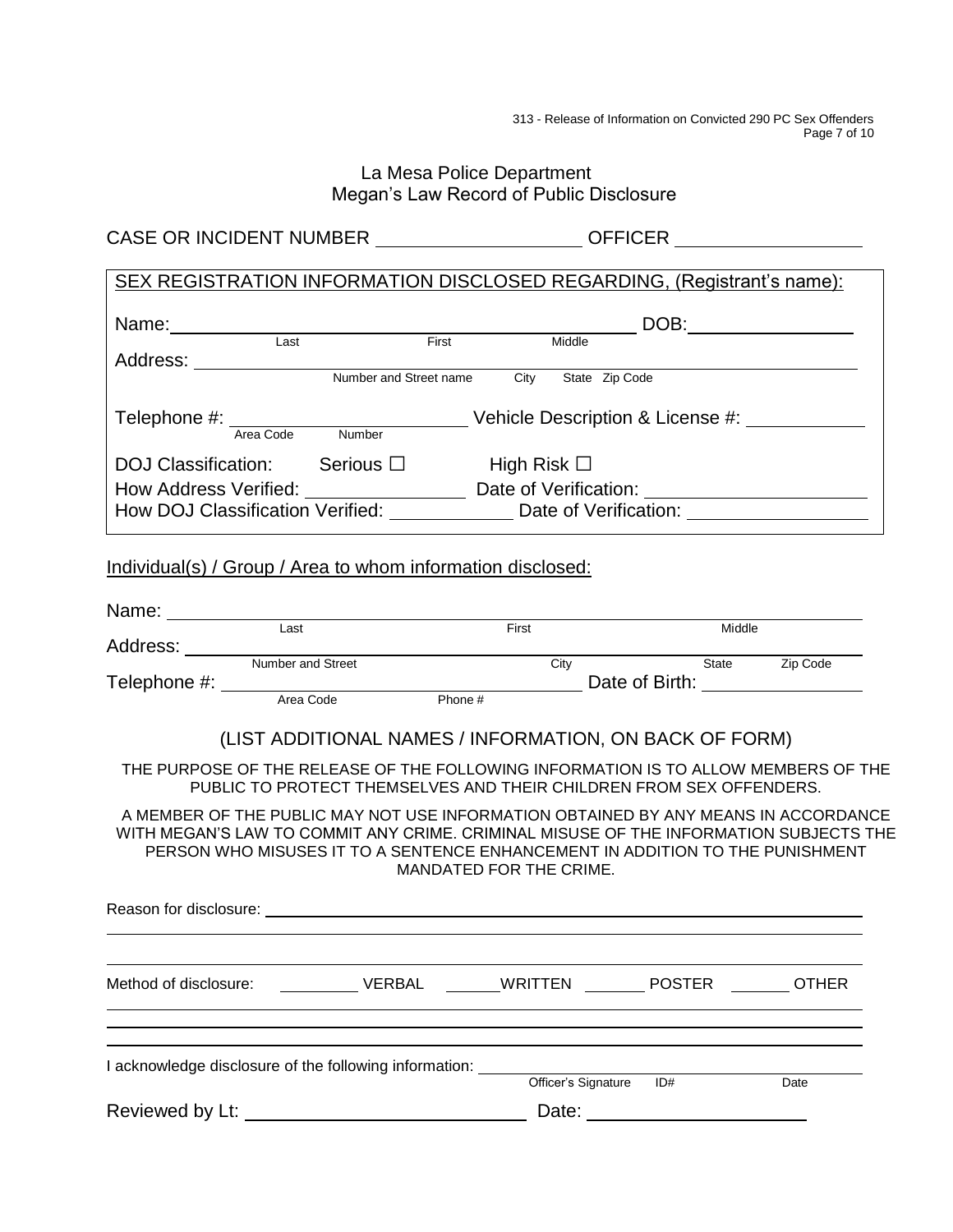# Individual(s) Group Area to whom information disclosed:

|                  | $\overline{Last}$                 | First   |      |                               | Middle                |
|------------------|-----------------------------------|---------|------|-------------------------------|-----------------------|
|                  | Address: Number and Street        |         | City |                               | State <b>Zip Code</b> |
|                  |                                   |         |      |                               |                       |
|                  |                                   |         |      |                               |                       |
|                  | Area Code                         | Phone # |      |                               |                       |
|                  |                                   |         |      |                               |                       |
|                  |                                   |         |      |                               |                       |
|                  | Last                              | First   |      |                               | Middle                |
|                  |                                   |         |      |                               |                       |
|                  | Address: <u>Number and Street</u> |         | City |                               | State <b>Zip Code</b> |
|                  |                                   |         |      |                               |                       |
|                  |                                   |         |      |                               |                       |
|                  |                                   |         |      |                               |                       |
|                  |                                   |         |      |                               |                       |
|                  | Last                              | First   |      |                               | Middle                |
|                  | Address: <u>Number and Street</u> |         |      |                               |                       |
|                  |                                   |         | City |                               | State <b>Zip Code</b> |
|                  | Telephone #:<br>Area Code Phone # |         |      | Date of Birth: Date of Birth: |                       |
|                  |                                   |         |      |                               |                       |
|                  |                                   |         |      |                               |                       |
|                  |                                   |         |      |                               |                       |
| Name: __________ |                                   |         |      |                               |                       |
|                  | Last                              | First   |      |                               | Middle                |
|                  | Number and Street                 |         | City |                               | State <b>Zip Code</b> |
| Telephone #: ___ |                                   |         |      | Date of Birth: 2008           |                       |
|                  | Area Code                         | Phone # |      |                               |                       |
|                  |                                   |         |      |                               |                       |
|                  |                                   |         |      |                               |                       |
| Name: _________  |                                   |         |      |                               | Middle                |
| Address: _______ | Last                              | First   |      |                               |                       |
|                  | Number and Street                 |         | City | State                         | Zip Code              |
| Telephone #: __  |                                   |         |      | Date of Birth: Date of Birth: |                       |
|                  | Area Code                         | Phone # |      |                               |                       |
|                  |                                   |         |      |                               |                       |
|                  |                                   |         |      |                               |                       |
| Name:            | Last                              | First   |      |                               | Middle                |
| Address:         |                                   |         |      |                               |                       |
|                  | Number and Street                 |         | City |                               | State <b>Zip Code</b> |
| Telephone #: _   |                                   |         |      | Date of Birth: Date of Birth: |                       |
|                  | Area Code                         | Phone # |      |                               |                       |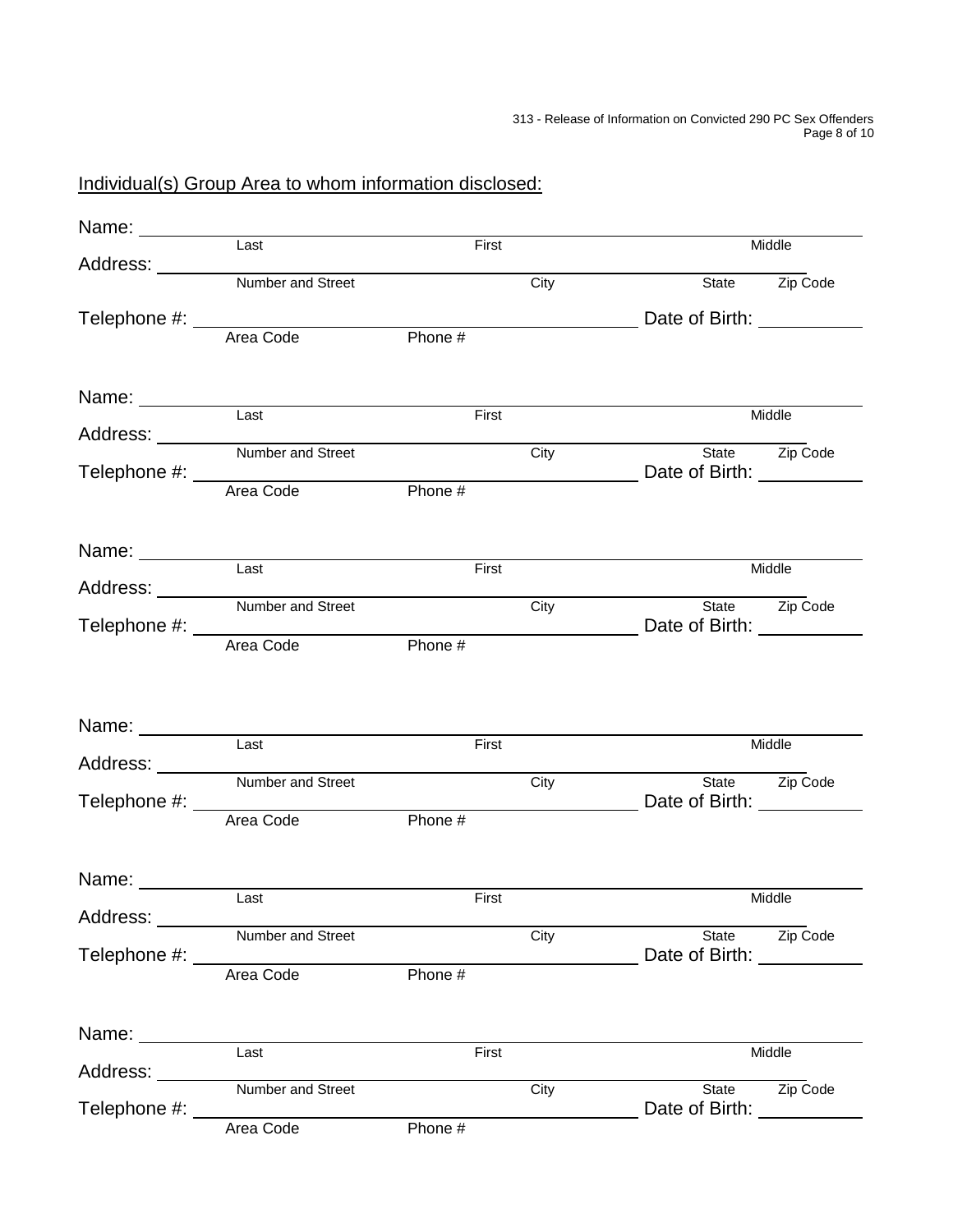313 - Release of Information on Convicted 290 PC Sex Offenders Page 9 of 10

# SERIOUS OFFENDER

| DESCRIPTION: |            |  |
|--------------|------------|--|
| SEX:         | MALE       |  |
| RACE:        | HISPANIC   |  |
| EYES:        | BROWN      |  |
| HAIR:        | GRAY       |  |
| HEIGHT:      | 5' 06"     |  |
| WEIGHT:      | 160        |  |
| DOB:         | 11/29/1931 |  |

August 18, 1999 CURRENT PHYSICAL **DESCRIPTION** MUSTACHE, GLASSES, ETC. MAY INCLUDE VEHICLE INFO IF APPLICABLE, RESIDE 8000 BLOCK OF STREET NAME. FREQUENTS CORNER OF 4TH & U

ALIAS (ES):

, DAVID

REGISTERED CRIMES:

288 (A) lewd or lascivious acts with child under 14 years

SCARS, MARKS, TATTOOS, ODDITIES: NO KNOWN S/M/T's

GENERAL COMMENTS:

IT IS BELIEVED THAT MR. SO&SO BEFRIENDS MALE JUVENILES AND BRINGS THEM TO HIS APARTMENT (WITHOUT THE KNOWLEDGE OF THEIR PARENTS) WHERE HE PROVIDED THEM WITH PORNOGRAPHIC VIDEO TAPES AND OTHER PORNOGRAPHIC MATERIALS. MALE VICTIMS ARE GENERALLY … BETWEEN THE AGES OF …. ANY PARENT, OR OTHER PARTY, THAT SUSPECTS THAT THEIR CHILD OR ANOTHER JUVENILE MAY HAVE BEEN VICTIMIZED BY THIS SUBJECT, IS ASKED TO CONTACT THE LMPD.

# LT. M. NICHOLASS CITY OF LA MESA POLICE DEPARTMENT (619) 667-7512

This information is being released pursuant to Penal Code section 290. The purpose of the release of this information is to allow members of the public to protect themselves and their children from sex offenders.